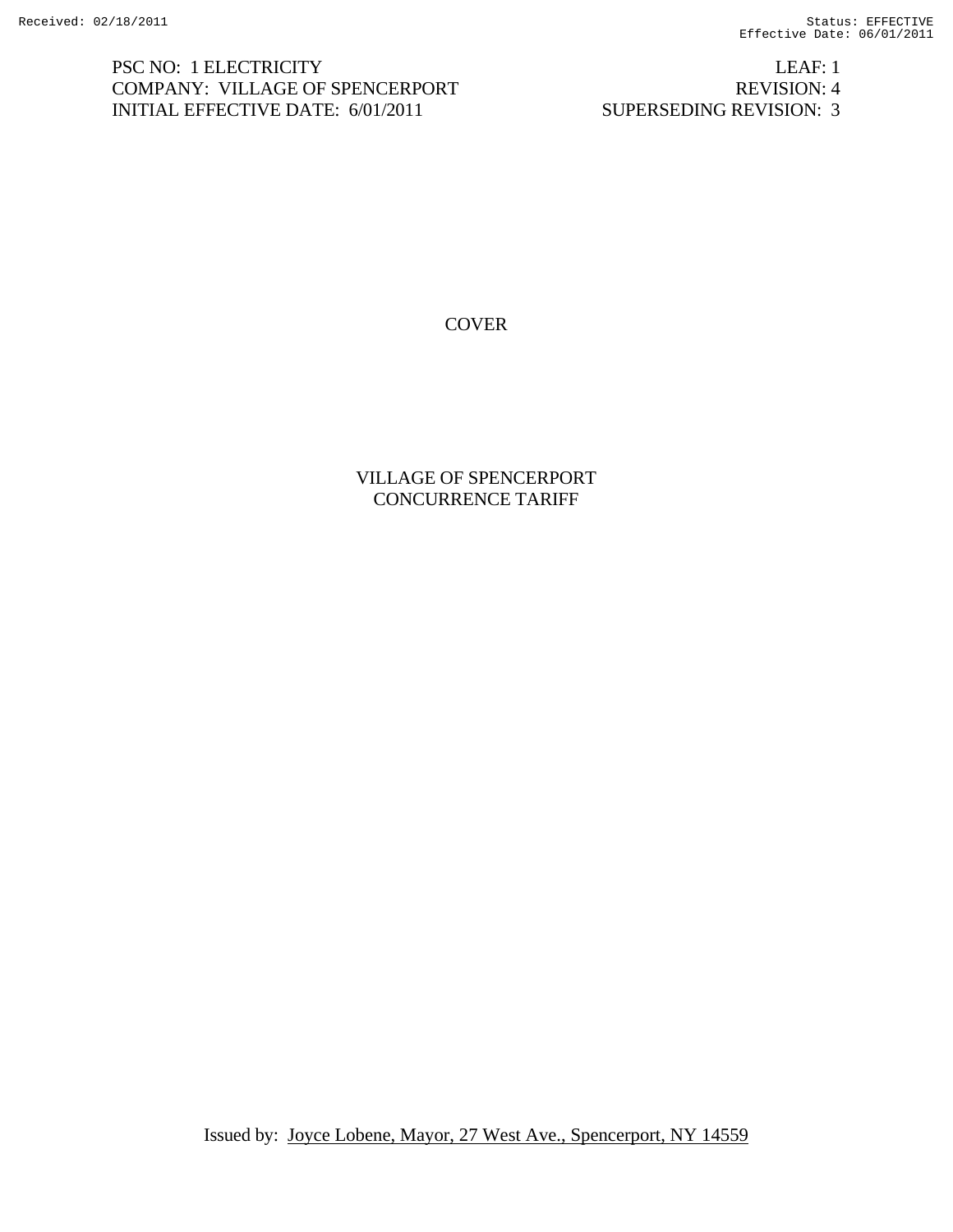### PSC NO: 1 ELECTRICITY LEAF: 2 COMPANY: VILLAGE OF SPENCERPORT REVISION: 4 INITIAL EFFECTIVE DATE: 6/01/2011 SUPERSEDING REVISION: 3

|       | <b>TABLE OF CONTENTS</b>                                                                                    | LEAF#          |
|-------|-------------------------------------------------------------------------------------------------------------|----------------|
| I.    | <b>GENERAL INFORMATION</b><br>A. CONCURRENCE<br>TERRITORY TO WHICH SCHEDULE APPLIES<br>$\mathbf{B}$ .       | 3<br>3         |
| Π.    | <b>SERVICE CLASSIFICATION NO. 1</b><br>Residential                                                          | $\overline{4}$ |
| III.  | <b>SERVICE CLASSIFICATION NO. 2</b><br>General Service - Non-demand Metered                                 | 6              |
| IV.   | <b>SERVICE CLASSIFICATION NO. 3</b><br><b>General Service - Demand Metered</b>                              | $\overline{7}$ |
| V.    | <b>SERVICE CLASSIFICATION NO. 5</b><br>Private Outdoor Lighting                                             | 9              |
| VI.   | <b>SERVICE CLASSIFICATION NO. 6</b><br><b>Street Lighting and Traffic Lights</b>                            | 11             |
| VII.  | SERVICE CLASSIFICATION NO. 7<br>Large General Service                                                       | 13             |
| VIII. | <b>CHARGES</b><br><b>RECONNECTION CHARGE</b><br>$A_{-}$<br><b>INSUFFICANT FUNDS CHECK CHARGE</b><br>$B_{-}$ | 15<br>15       |
| IX.   | PURCHASED POWER ADJUSTMENT CHARGE                                                                           | 16             |

Issued by: Joyce Lobene, Mayor, 27 West Ave., Spencerport, NY 14559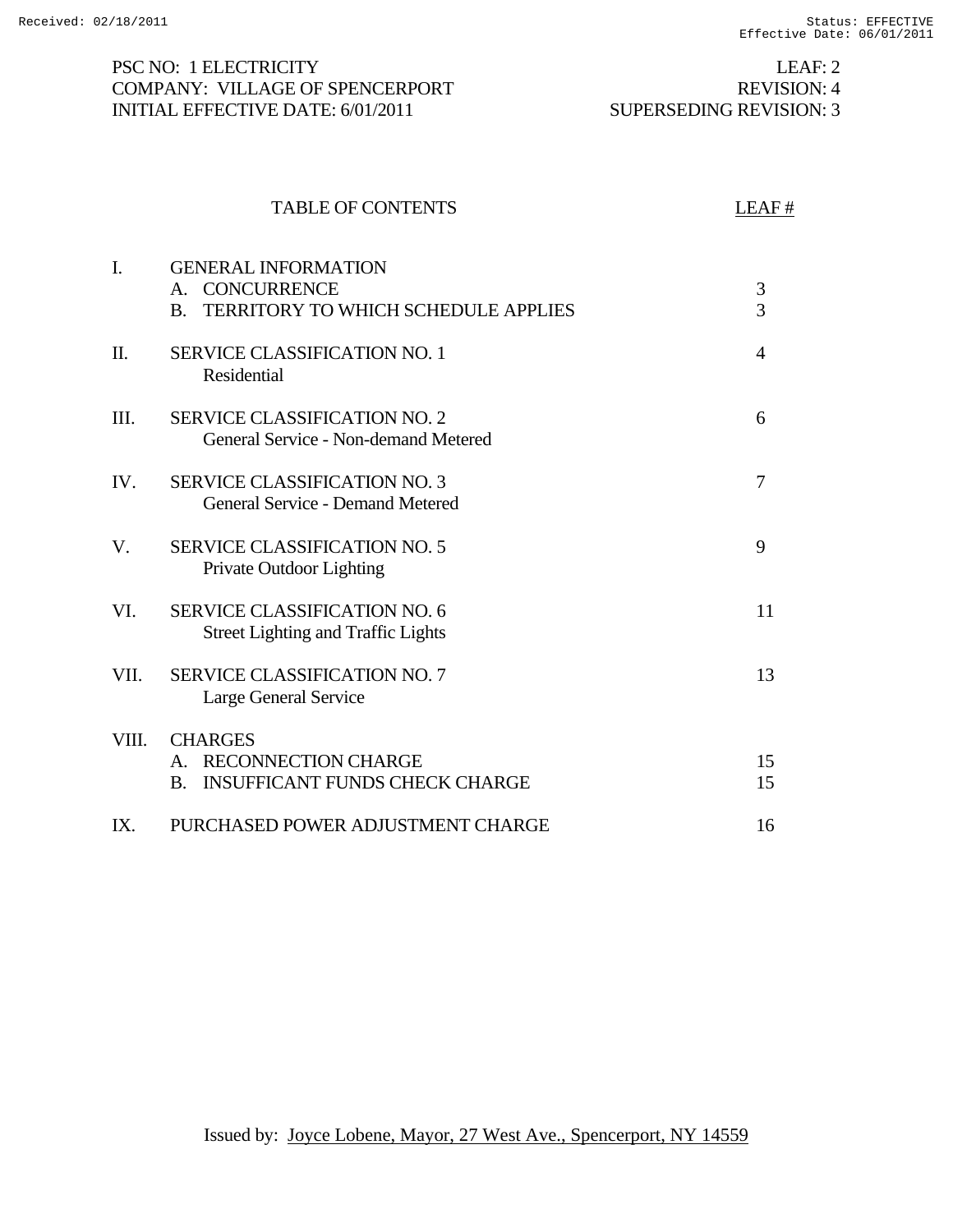## PSC NO: 1 ELECTRICITY LEAF: 3 COMPANY: VILLAGE OF SPENCERPORT REVISION: 4 INITIAL EFFECTIVE DATE: 6/01/2011 SUPERSEDING REVISION: 3

### GENERAL INFORMATION

### A. CONCURRENCE:

 The Village of Spencerport concurs in and agrees to abide by the rules and regulations as set forth in the generic tariff filed by the New York Municipal Power Agency (NYMPA) in Case No. 97-E-1575.

#### B. TERRITORY TO WHICH SCHEDULE APPLIES:

 These rates, rules and regulations are applicable to the Village of Spencerport, NY, and that portion of the Towns of Ogden and Parma served under franchises granted to the Village of Spencerport, NY.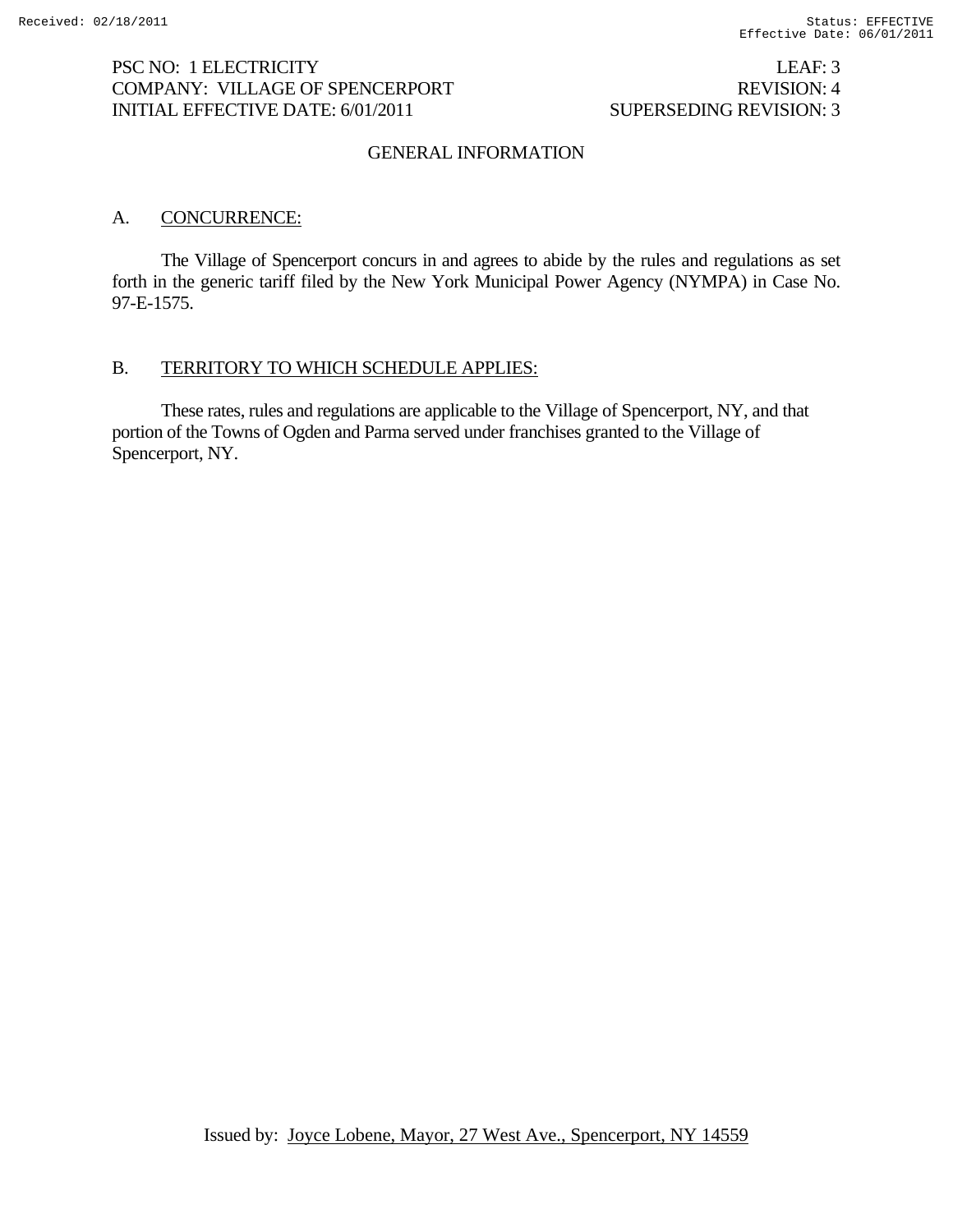# PSC NO: 1 ELECTRICITY LEAF: 4 COMPANY: VILLAGE OF SPENCERPORT REVISION: 6 INITIAL EFFECTIVE DATE: 6/01/2011 SUPERSEDING REVISION: 5 Issued in compliance with Commission Order in Case 11-E-0073 effective May 23, 2011

## SERVICE CLASSIFICATION NO. 1 Residential

## APPLICABLE TO USE OF SERVICE FOR:

Single-phase residential purpose usage in an individual residence; in an individual flat or individual apartment in a multiple-family dwelling; for residential purposes in a rooming house where not more than four (4) rooms are available for rent; and for single phase farm service when supplied through the farm residence meter; use exclusively in connection with religious purposes by corporations or associations organized and conducted in good faith for religious purposes, and including the operation by such corporation or association of a school, not withstanding that secular subjects are taught at such school; for single-phase service exclusively in connection with a community residence as defined in subdivision 28, 28A or 28B of section 1.03 of the Mental Hygiene Law, provided that such residence is operated by a not-for-profit corporation and if supervisory staff is on site on a twenty-four hour per day basis that the residence provides living accommodations for fourteen or fewer residents; and use for any post or hall owned or leased by a not-for-profit organization that is a veterans organization.

### CHARACTER OF SERVICE:

Continuous, alternating current, single phase, 60 cycle, 120 volt 2 wire, or 120/240 volt or 120/208 volt 3 wire.

### MONTHLY RATE:

|                        | <u>Rate</u> |
|------------------------|-------------|
| <b>Customer Charge</b> | 2.66        |
| Energy Charge, per kWh | \$0.02913   |

#### MINIMUM CHARGE:

The minimum charge is the customer charge.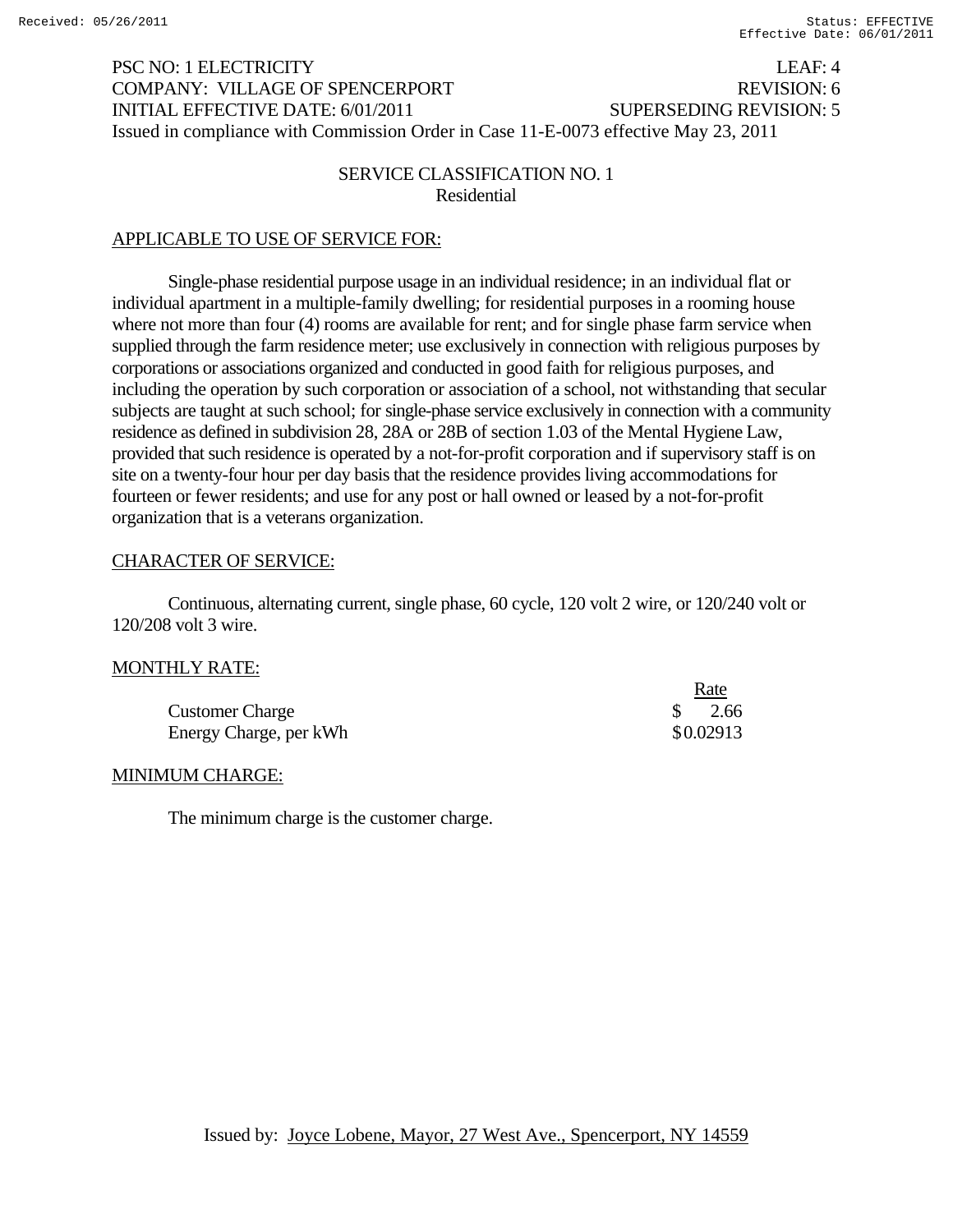# PSC NO: 1 ELECTRICITY LEAF: 5 COMPANY: VILLAGE OF SPENCERPORT REVISION: 5 INITIAL EFFECTIVE DATE: 6/01/2011 SUPERSEDING REVISION: 4 Issued in compliance with Commission Order in Case 11-E-0073 effective May 23, 2011

# SERVICE CLASSIFICATION NO. 1 (CONT'D) Residential

## TERMS OF PAYMENT:

 All bills are due when rendered. Full payment must be received on or before the date shown on the bill to avoid a late payment charge of 1.5% as provided in Rule VIII of the NYMPA generic tariff.

## PURCHASED POWER ADJUSTMENT:

The charges set forth in this service classification shall be subject to a purchased power adjustment in accordance with Section IX of the Village of Spencerport tariff and consistent with Rule IX of the NYMPA generic tariff.

## BASE PURCHASED POWER COST PER KILOWATT-HOUR:

The base purchase power cost per kilowatt-hour pursuant to Rule IX.B of the NYMPA generic tariff is 0.011620.

# FACTOR OF ADJUSTMENT: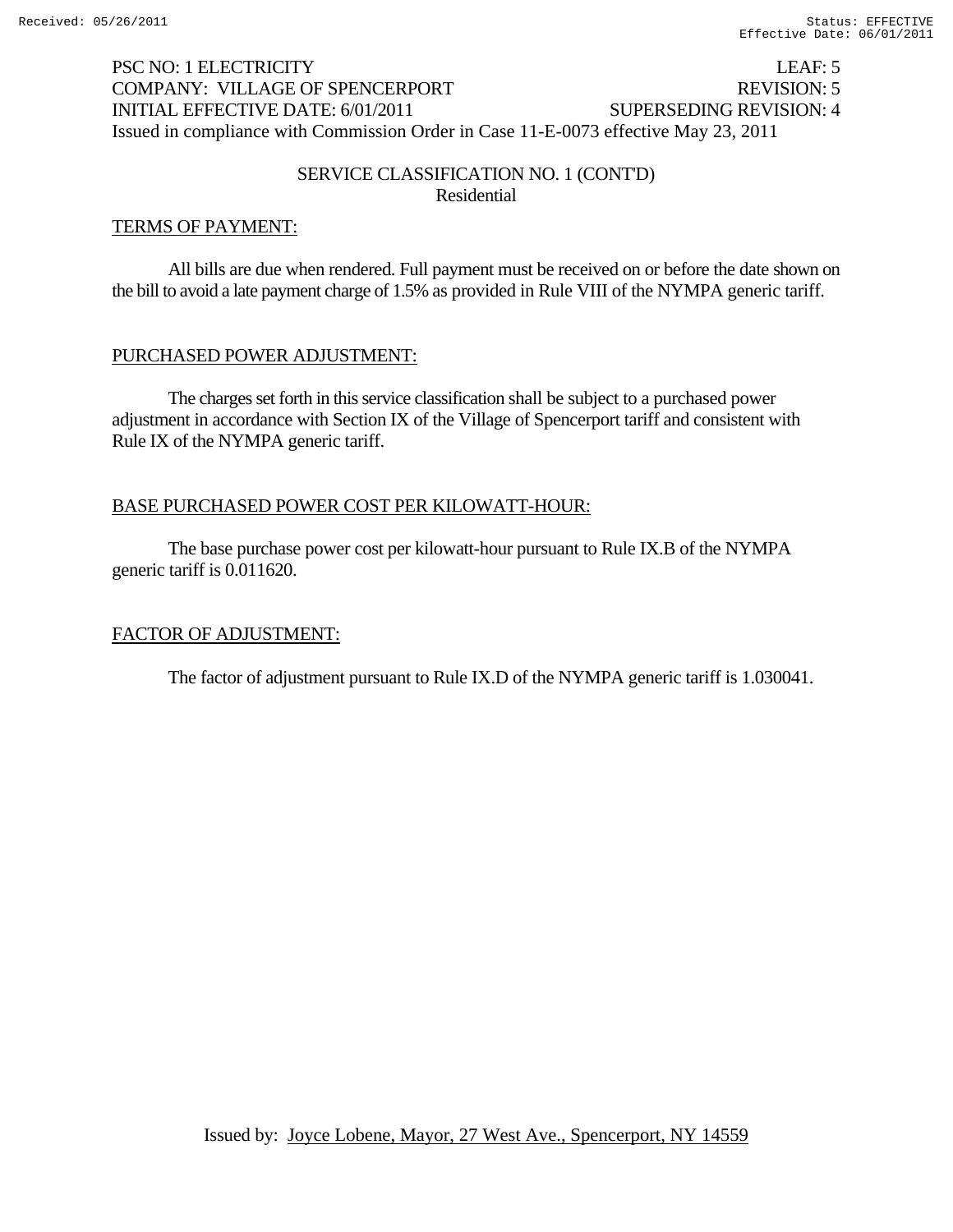PSC NO: 1 ELECTRICITY LEAF: 6 COMPANY: VILLAGE OF SPENCERPORT REVISION: 6 INITIAL EFFECTIVE DATE: 6/01/2011 SUPERSEDING REVISION: 5 Issued in compliance with Commission Order in Case 11-E-0073 effective May 23, 2011

### SERVICE CLASSIFICATION NO. 2 General Service - Non-demand Metered

# APPLICABLE TO USE OF SERVICE FOR:

Non-demand metered commercial service.

### CHARACTER OF SERVICE:

 Continuous, alternating current, single phase, 60 cycle, 120 volt 2 wire, or 120/240 volt or 120/208 volt 3 wire.

### MONTHLY RATE:

|                        | Rate      |
|------------------------|-----------|
| <b>Customer Charge</b> | 4.78      |
| Energy Charge, per kWh | \$0.03402 |

### MINIMUM CHARGE:

The minimum charge is the customer charge.

#### TERMS OF PAYMENT:

All bills are due when rendered. Full payment must be received on or before the date shown on the bill to avoid a late payment charge of 1.5% as provided in Rule VIII of the NYMPA generic tariff.

### PURCHASED POWER ADJUSTMENT:

The charges set forth in this service classification shall be subject to a purchased power adjustment in accordance with Section IX of the Village of Spencerport tariff and consistent with Rule IX of the NYMPA generic tariff.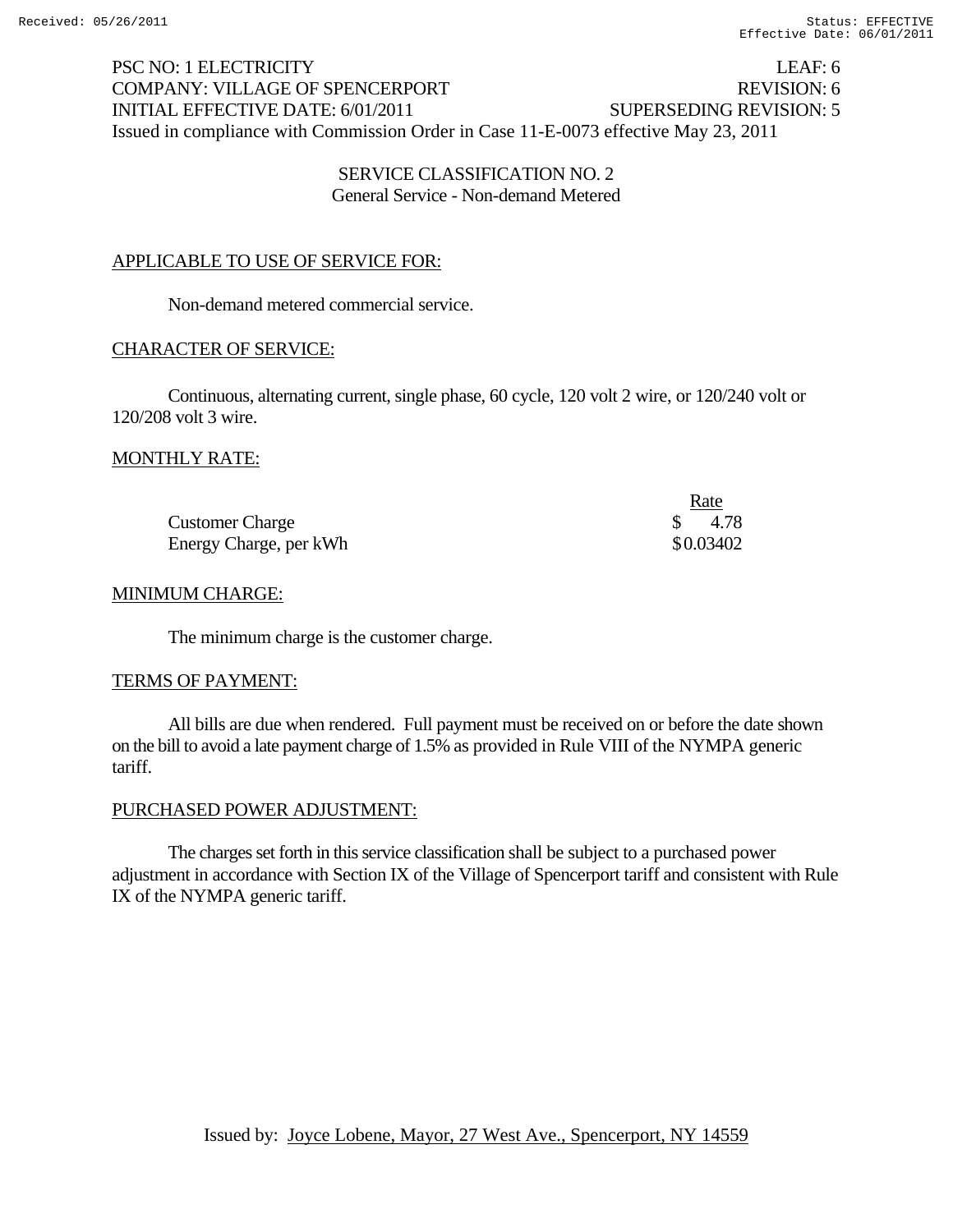# PSC NO: 1 ELECTRICITY LEAF: 6.1 COMPANY: VILLAGE OF SPENCERPORT REVISION: 4 INITIAL EFFECTIVE DATE: 6/01/2011 SUPERSEDING REVISION: 3 Issued in compliance with Commission Order in Case 11-E-0073 effective May 23, 2011

## SERVICE CLASSIFICATION NO. 2 (CONT'D) General Service - Non-demand Metered

# BASE PURCHASED POWER COST PER KILOWATT-HOUR:

The base purchase power cost per kilowatt-hour pursuant to Rule IX.B of the NYMPA generic tariff is 0.011620.

# FACTOR OF ADJUSTMENT: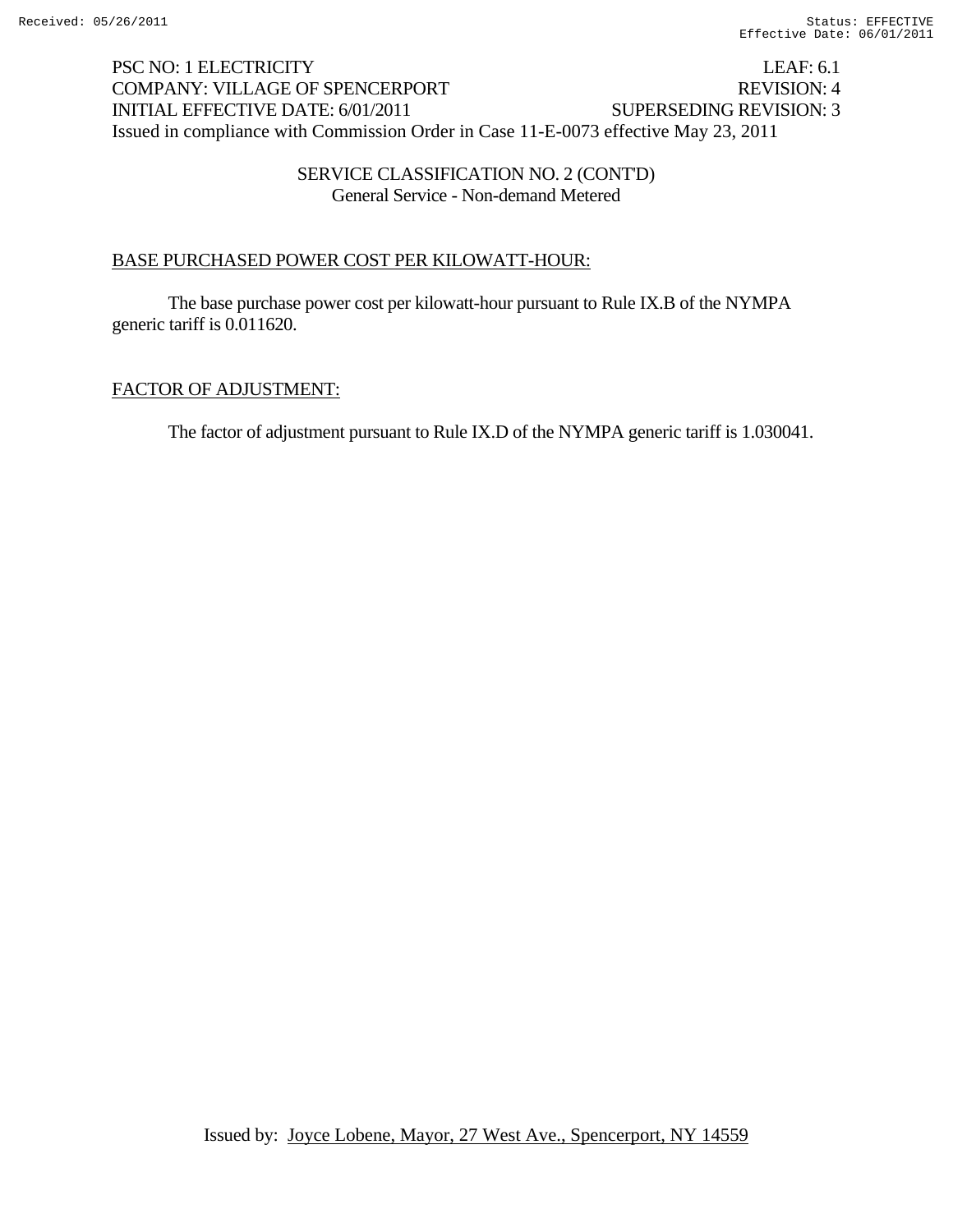PSC NO: 1 ELECTRICITY LEAF: 7 COMPANY: VILLAGE OF SPENCERPORT REVISION: 6 INITIAL EFFECTIVE DATE: 6/01/2011 SUPERSEDING REVISION: 5 Issued in compliance with Commission Order in Case 11-E-0073 effective May 23, 2011

### SERVICE CLASSIFICATION NO. 3 General Service - Demand Metered

# APPLICABLE TO USE OF SERVICE FOR:

Demand metered commercial service.

## CHARACTER OF SERVICE:

Continuous, alternating current, single phase, 60 cycle, 120 volt 2 wire, or 120/240 volt or 120/208 volt 3 wire.

## MONTHLY RATE:

|                        | <u>Rate</u> |
|------------------------|-------------|
| Demand Charge, per kW  | $\$\,$ 3.32 |
| Energy Charge, per kWh | \$0.02502   |

### MINIMUM CHARGE:

The minimum charge is the demand charge.

### DETERMINATION OF DEMAND:

The demand shall be the maximum fifteen minute integrated kilowatt demand, determined by meter. For billing purposes, the demand shall be the greatest of the following

- 1. the demand occurring during the month for which charge is made, or
- 2. seventy-five percent of the highest demand during the preceding twelve months.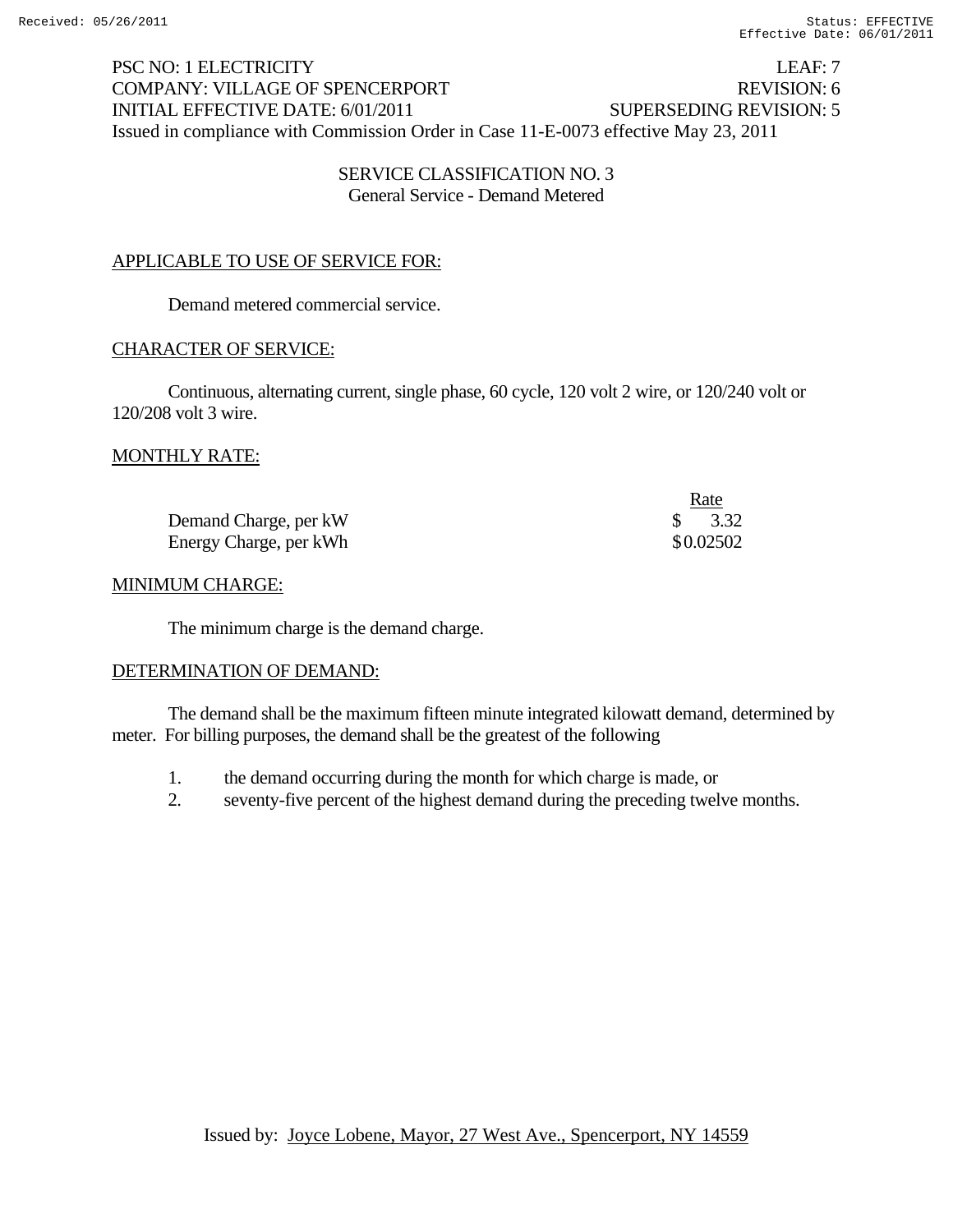# PSC NO: 1 ELECTRICITY LEAF: 8 COMPANY: VILLAGE OF SPENCERPORT REVISION: 4 INITIAL EFFECTIVE DATE: 6/01/2011 SUPERSEDING REVISION: 3 Issued in compliance with Commission Order in Case 11-E-0073 effective May 23, 2011

## SERVICE CLASSIFICATION NO. 3 (CONT'D) General Service - Demand Metered

# TERMS OF PAYMENT:

All bills are due when rendered. Full payment must be received on or before the date shown on the bill to avoid a late payment charge of 1.5% as provided in Rule VIII of the NYMPA generic tariff.

# PURCHASED POWER ADJUSTMENT:

The charges set forth in this service classification shall be subject to a purchased power adjustment in accordance with Section IX of the Village of Spencerport tariff and consistent with Rule IX of the NYMPA generic tariff.

# BASE PURCHASED POWER COST PER KILOWATT-HOUR:

The base purchase power cost per kilowatt-hour pursuant to Rule IX.B of the NYMPA generic tariff is 0.011620.

# FACTOR OF ADJUSTMENT: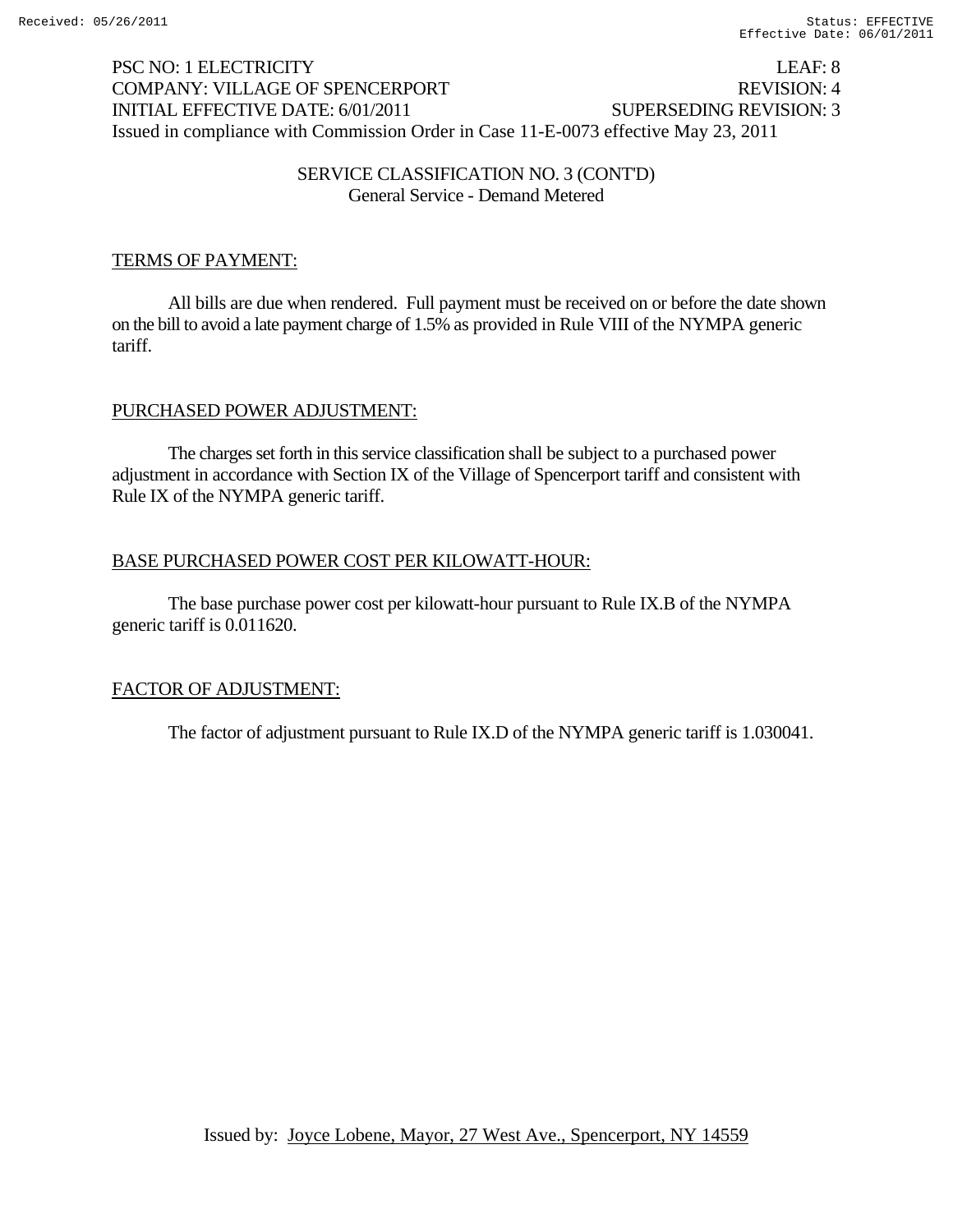# PSC NO: 1 ELECTRICITY LEAF: 9 COMPANY: VILLAGE OF SPENCERPORT REVISION: 5 INITIAL EFFECTIVE DATE: 6/01/2011 SUPERSEDING REVISION: 4 Issued in compliance with Commission Order in Case 11-E-0073 effective May 23, 2011

### SERVICE CLASSIFICATION NO. 5 Private Outdoor Lighting

### APPLICABLE TO USE OF SERVICE FOR:

Private, outdoor lighting. Monthly charges are assessed at a flat rate per fixture.

### CHARACTER OF SERVICE:

Unmetered service.

#### MONTHLY RATE:

|               | Rate    |
|---------------|---------|
|               |         |
|               | 12.25   |
|               | 8.52    |
| S.            | 10.13   |
|               | \$11.71 |
| $\mathcal{S}$ | 18.64   |
|               | 1.36    |
|               |         |

#### TERMS OF PAYMENT:

All bills are due when rendered. Full payment must be received on or before the date shown on the bill to avoid a late payment charge of 1.5% as provided in Rule VIII of the NYMPA generic tariff.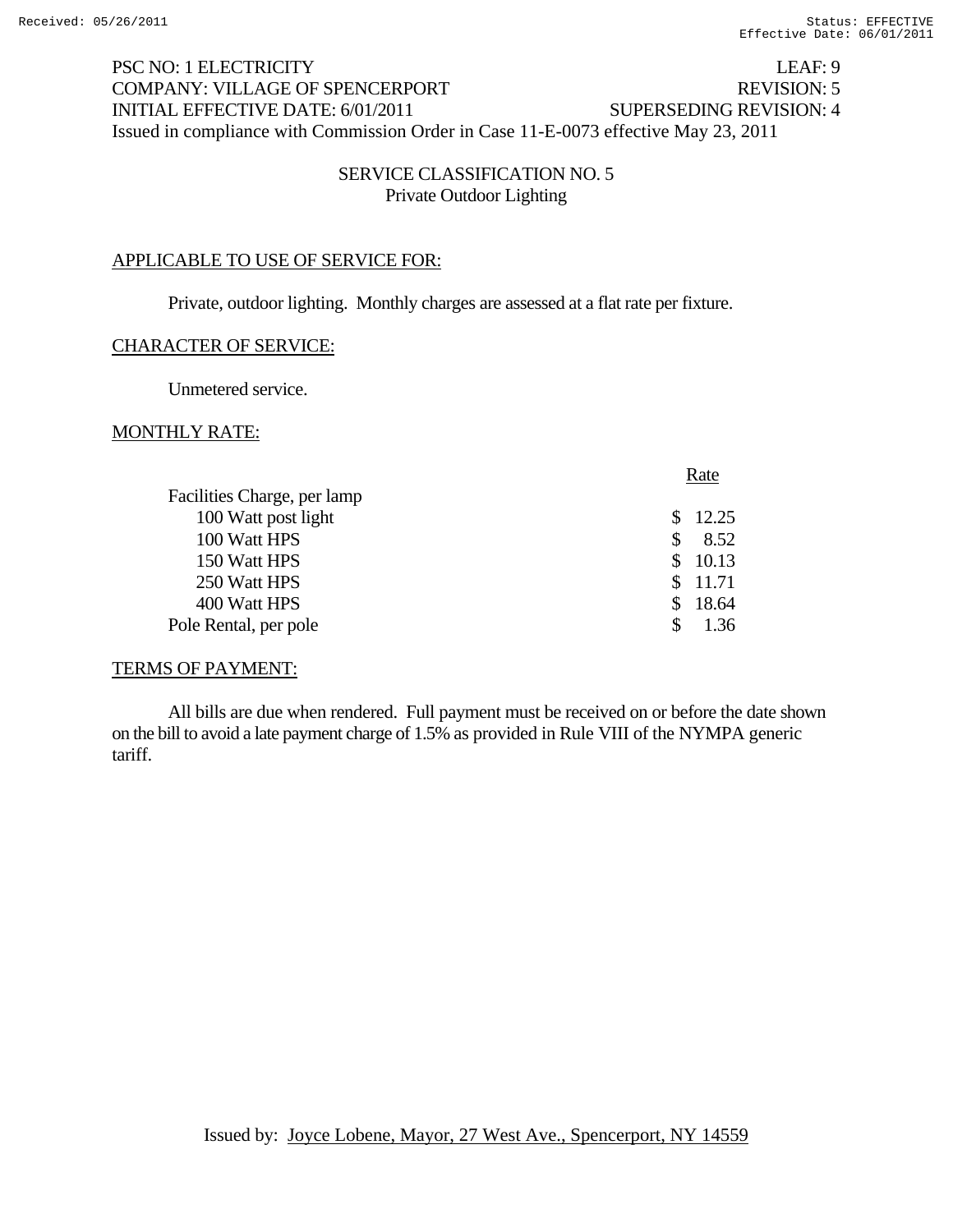# PSC NO: 1 ELECTRICITY LEAF: 10 COMPANY: VILLAGE OF SPENCERPORT REVISION: 4 INITIAL EFFECTIVE DATE: 6/01/2011 SUPERSEDING REVISION: 3 Issued in compliance with Commission Order in Case 11-E-0073 effective May 23, 2011

## SERVICE CLASSIFICATION NO. 5 (CONT'D) Private Outdoor Lighting

# PURCHASED POWER ADJUSTMENT:

The charges set forth in this service classification shall be subject to a purchased power adjustment in accordance with Section IX of the Village of Spencerport tariff and consistent with Rule IX of the NYMPA generic tariff.

# BASE PURCHASED POWER COST PER KILOWATT-HOUR:

The base purchase power cost per kilowatt-hour pursuant to Rule IX.B of the NYMPA generic tariff is 0.011620.

# FACTOR OF ADJUSTMENT: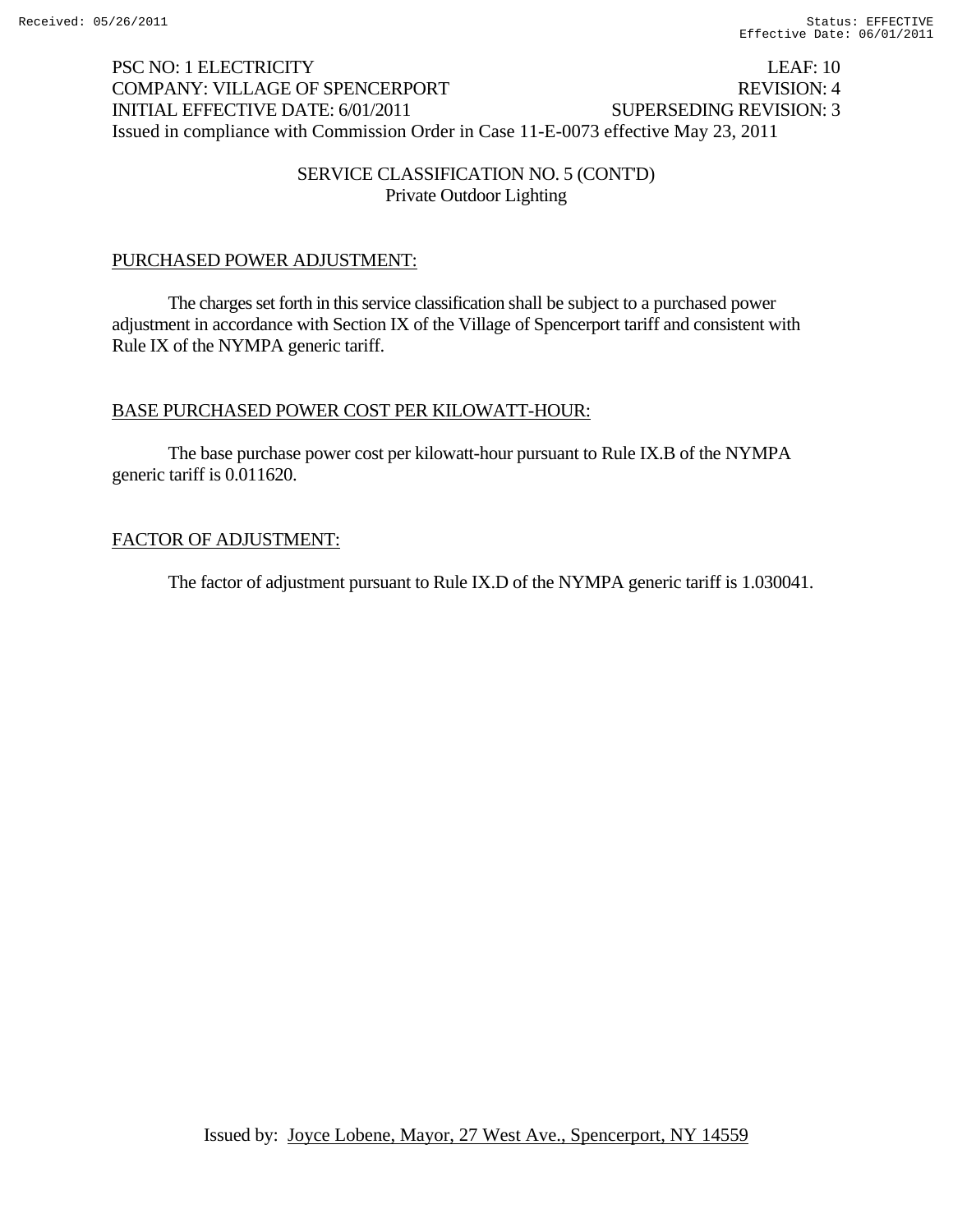# PSC NO: 1 ELECTRICITY LEAF: 11 COMPANY: VILLAGE OF SPENCERPORT REVISION: 5 INITIAL EFFECTIVE DATE: 6/01/2011 SUPERSEDING REVISION: 4 Issued in compliance with Commission Order in Case 11-E-0073 effective May 23, 2011

## SERVICE CLASSIFICATION NO. 6 Street Lighting and Traffic Lights

# APPLICABLE TO USE OF SERVICE FOR:

Street lighting - The utility may meter one service and impute this measured service to the other services of the same size and character. In that event, monthly charges are assessed by multiplying the usage of one metered fixture by the total number of fixtures.

Traffic lights - Traffic signals and/or other related traffic control equipment located in entire service territory.

### CHARACTER OF SERVICE:

Street lighting - Limited period, approximately four thousand (4,000) hours per year, 60 cycle alternating current.

Traffic lights - Continuous, alternating current, approximately 60 hertz, and at appropriate voltages designated by the utility.

### MONTHLY RATE:

| <b>Street Lighting</b> | Rate        |
|------------------------|-------------|
| Energy Charge, per kWh | \$0.12868   |
| <b>Traffic Lights</b>  |             |
|                        | Rate        |
| Per Traffic Light      | 4.78<br>\$. |
| Energy Charge, per kWh | \$0.03402   |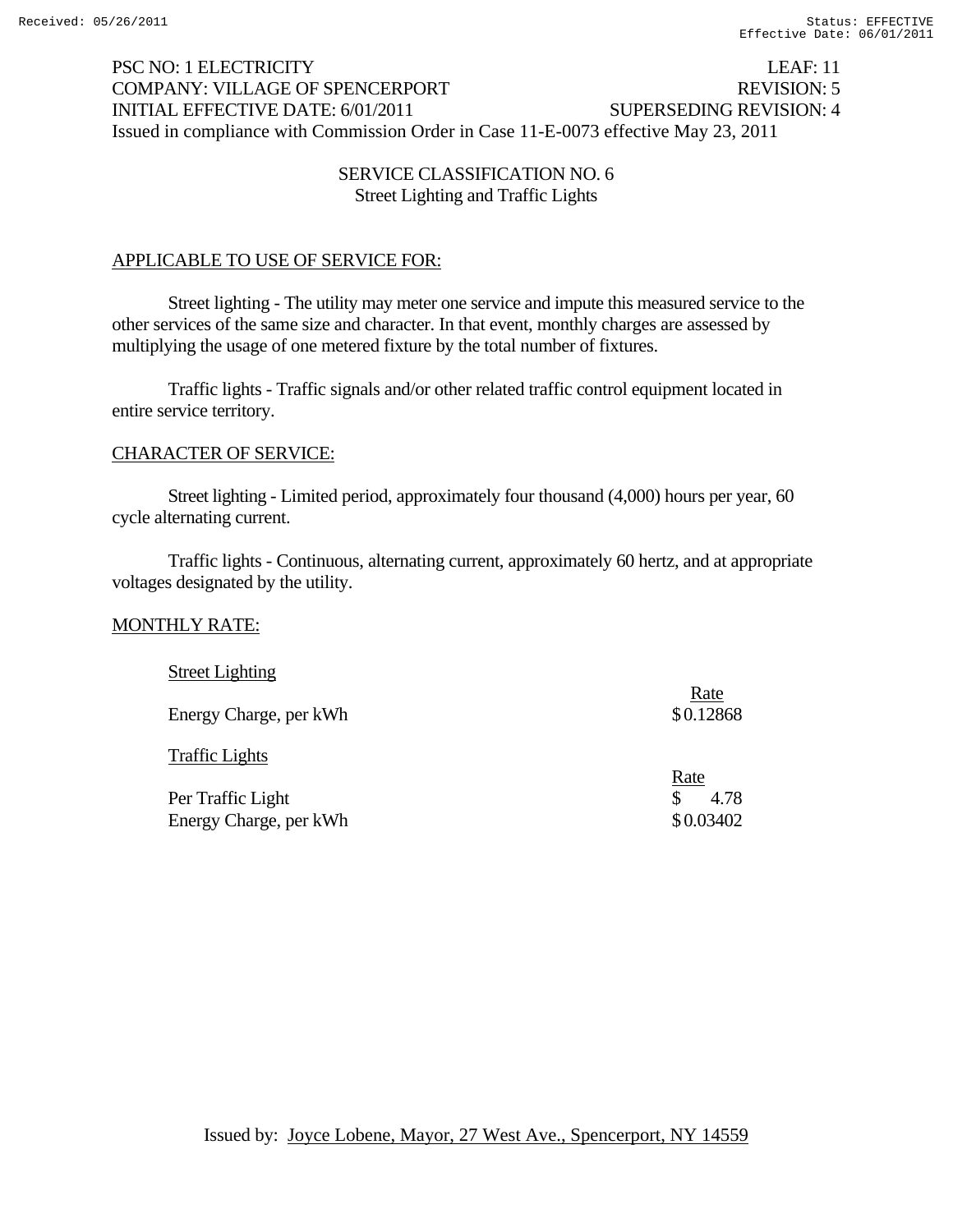# PSC NO: 1 ELECTRICITY LEAF: 12 COMPANY: VILLAGE OF SPENCERPORT REVISION: 4 INITIAL EFFECTIVE DATE: 6/01/2011 SUPERSEDING REVISION: 3 Issued in compliance with Commission Order in Case 11-E-0073 effective May 23, 2011

## SERVICE CLASSIFICATION NO. 6 (CONT"D) Street Lighting and Traffic Lights

## TERMS OF PAYMENT:

All bills are due when rendered. Full payment must be received on or before the date shown on the bill to avoid a late payment charge of 1.5% as provided in Rule VIII of the NYMPA generic tariff.

## PURCHASED POWER ADJUSTMENT:

The charges set forth in this service classification shall be subject to a purchased power adjustment in accordance with Section IX of the Village of Spencerport tariff and consistent with Rule IX of the NYMPA generic tariff.

## BASE PURCHASED POWER COST PER KILOWATT-HOUR:

The base purchase power cost per kilowatt-hour pursuant to Rule IX.B of the NYMPA generic tariff is 0.011620.

# FACTOR OF ADJUSTMENT: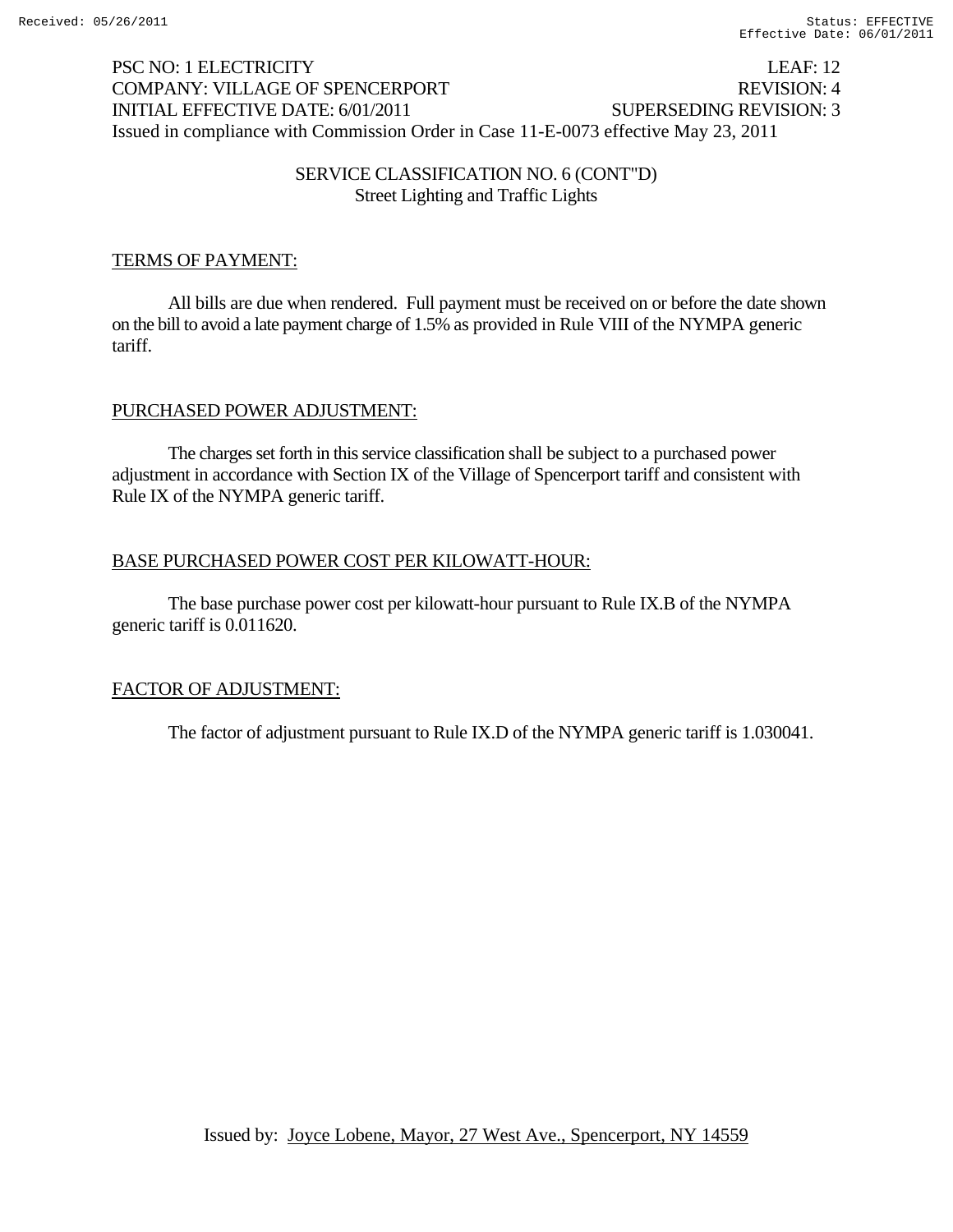# PSC NO: 1 ELECTRICITY LEAF: 13 COMPANY: VILLAGE OF SPENCERPORT REVISION: 5 INITIAL EFFECTIVE DATE: 6/01/2011 SUPERSEDING REVISION: 4 Issued in compliance with Commission Order in Case 11-E-0073 effective May 23, 2011

## SERVICE CLASSIFICATION NO. 7 Large General Service

## APPLICABLE TO USE OF SERVICE FOR:

Industrial customers whose demand exceeds 20 kW.

### CHARACTER OF SERVICE:

Continuous, alternating current, single phase, 60 cycle. Voltage dependant on available circuits.

### MONTHLY RATE:

|                        | <u>Rate</u> |
|------------------------|-------------|
| Demand Charge, per kW  | $\$\,$ 3.51 |
| Energy Charge, per kWh | \$0.02134   |

### MINIMUM CHARGE:

The minimum charge shall be the demand charge.

#### DETERMINATION OF DEMAND:

The demand shall be the maximum fifteen minute integrated kilowatt demand, determined by meter. For billing purposes, the demand will be the greatest of the following:

- 1) the demand occurring during the month for which charge is made,
- 2) seventy-five percent of the highest demand during the preceding twelve months, or
- 3) twenty kilowatts.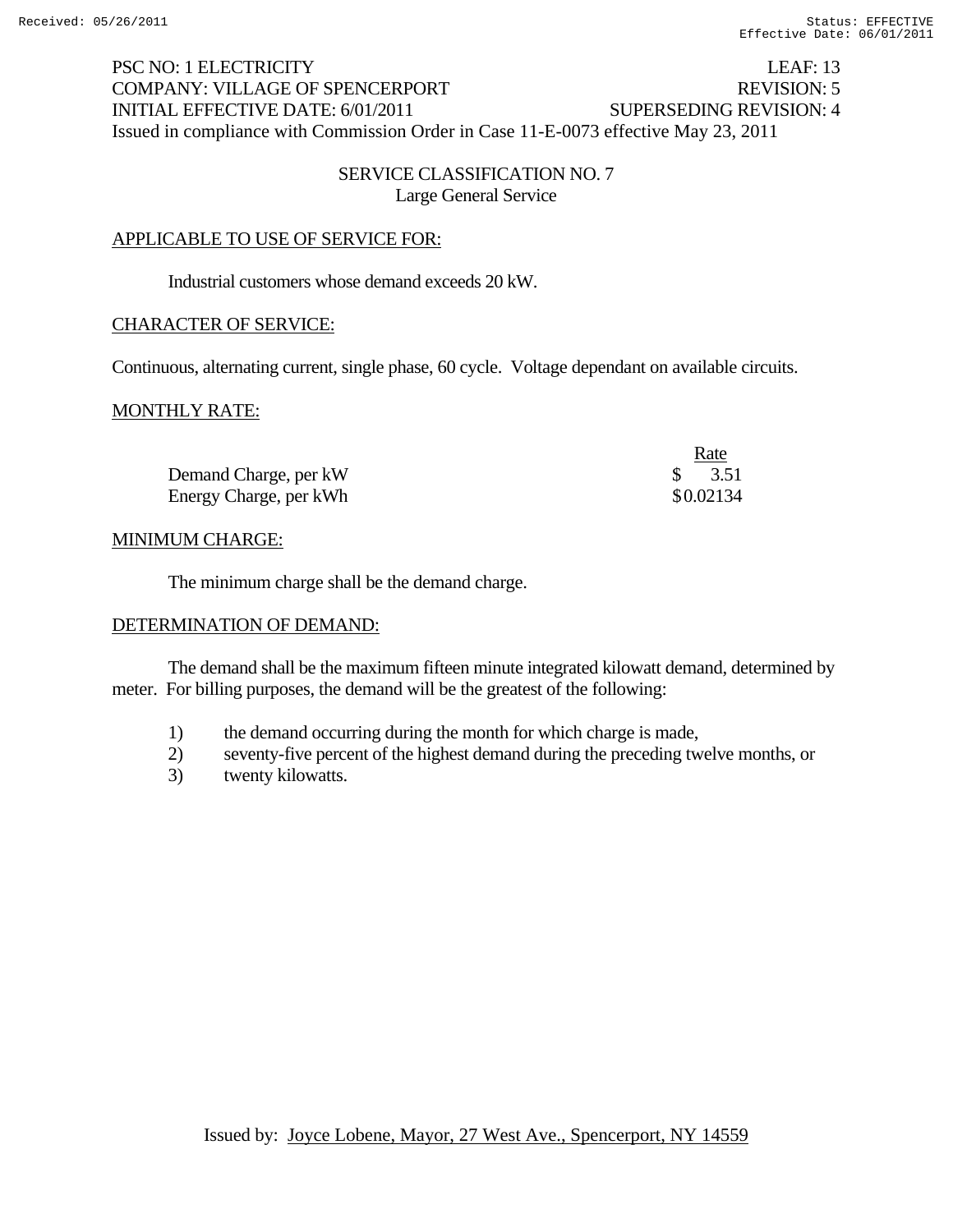# PSC NO: 1 ELECTRICITY LEAF: 14 COMPANY: VILLAGE OF SPENCERPORT REVISION: 4 INITIAL EFFECTIVE DATE: 6/01/2011 SUPERSEDING REVISION: 3 Issued in compliance with Commission Order in Case 11-E-0073 effective May 23, 2011

## SERVICE CLASSIFICATION NO. 7 (CONT'D) Large General Service

## TERMS OF PAYMENT:

All bills are due when rendered. Full payment must be received on or before the date shown on the bill to avoid a late payment charge of 1.5% as provided in Rule VIII of the NYMPA generic tariff.

## PURCHASED POWER ADJUSTMENT:

The charges set forth in this service classification shall be subject to a purchased power adjustment in accordance with Section IX of the Village of Spencerport tariff and consistent with Rule IX of the NYMPA generic tariff.

## BASE PURCHASED POWER COST PER KILOWATT-HOUR:

The base purchase power cost per kilowatt-hour pursuant to Rule IX.B of the NYMPA generic tariff is 0.011620.

# FACTOR OF ADJUSTMENT: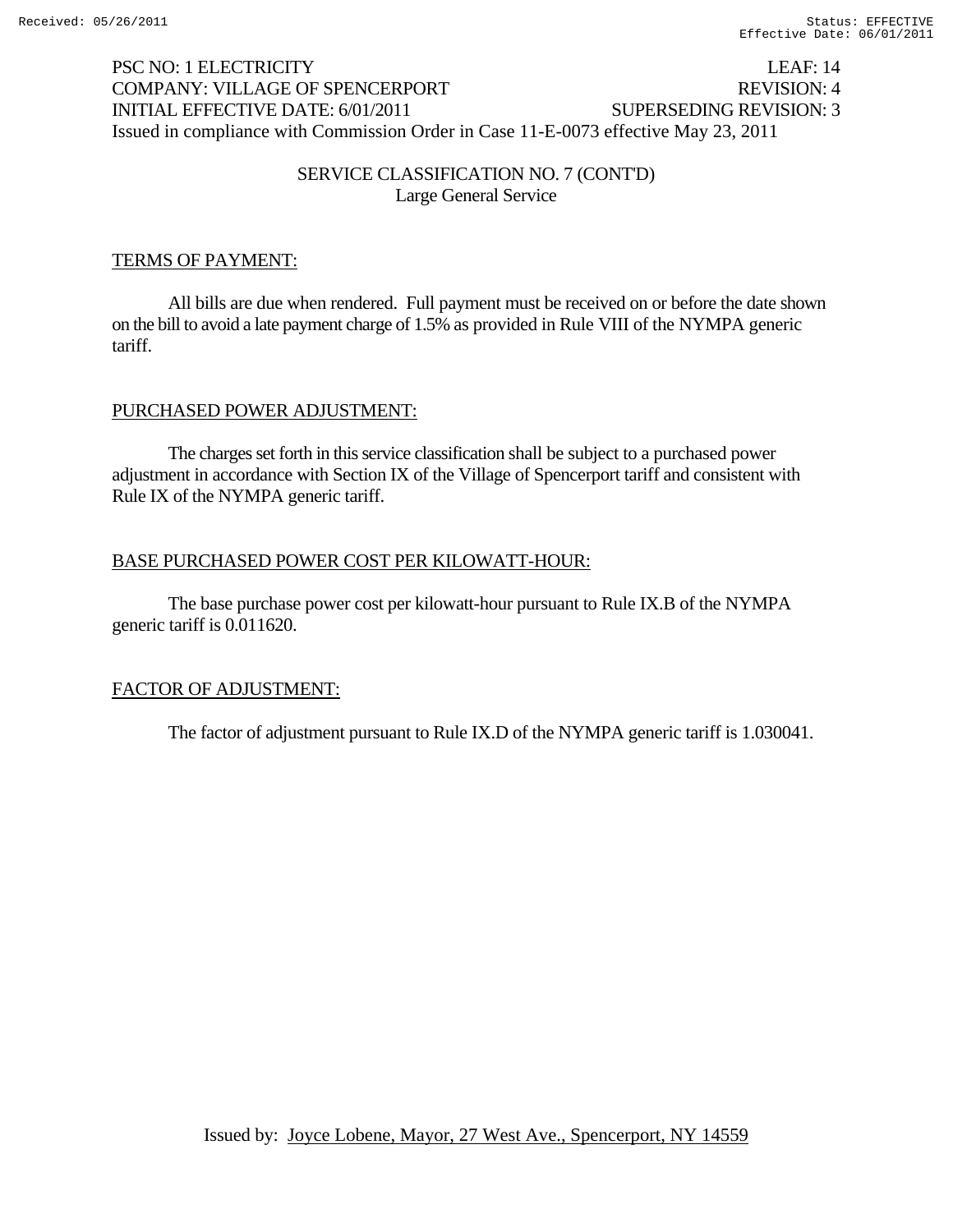### **CHARGES**

### A. RECONNECTION CHARGE:

When service has been discontinued, either by the Municipality as provided in Rule XIII of the NYMPA generic tariff or at the request of the customer and the same consumer applies for reconnection of service at the same premise within four (4) months, there shall be a reconnection charge payable before service will be reestablished, in the amounts as follows:

\$50.00 during the regular working hours of the Electric Department, Monday through Friday;

\$200.00 after the regular working hours of the Electric Department, Monday through Friday, and all day Saturday, Sunday and Holidays.

# B. **INSUFFICIENT FUNDS CHECK CHARGE:**

Any checks received in payment for electric service which are returned to the municipality for insufficient funds or are otherwise dishonored by the bank, shall bear a nonrecurring charge of \$33.00 for each check that has to be processed by the municipality. If two checks have been returned by the bank, the customer who issued the dishonored checks may be required by the municipality to render future payments by cash, money order, certified or cashiers check.

Post-dated checks shall be returned to the customer as invalid for the transaction. Only United States currency shall be accepted for payment of accounts due the municipality.

Only United States currency shall be accepted for payment of accounts due to the Municipality.